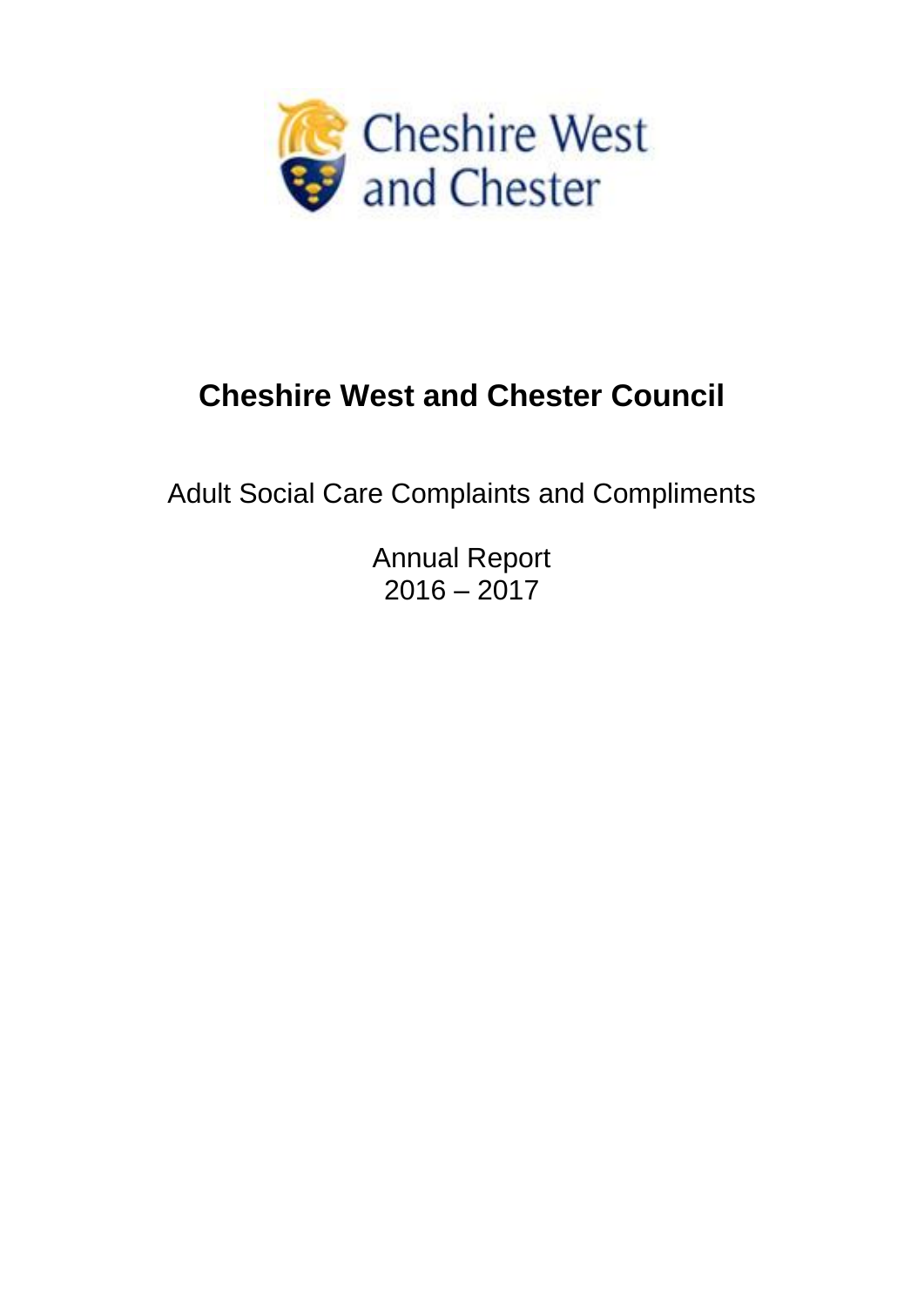#### **Introduction**

This report provides information about the Adult Social Care Compliments and Complaints received by Cheshire West and Chester Council during the period 1 April 2016 to 31 March 2017. It highlights performance against statutory timescales for complaint handling and provides assurance that improvements or revisions to services have been identified as a result of listening and responding to both compliments and complaints.

The Council's Customer Relations Team, part of the Customer Relations and Information Service within the Governance Directorate, was responsible for the coordination of compliments and complaints during this period.

In accordance with statutory guidance, responses to complaints received by the Council should be proportionate. Officers are encouraged to resolve matters locally at the first point of customer contact to avoid escalation wherever possible. Concerns raised with the service and resolved by close of play the following day are not counted as statutory complaints. Where this approach does not deliver a satisfactory outcome for the complainant, matters are then directed through the formal complaints procedure.

#### **The objectives of this report are to:**

- be open and transparent about our social care complaints process
- meet our statutory obligation to produce an annual report
- provide clear and concise comparative data on compliments and complaints, including details of complaints broken down by subject and service area
- provide a summary of customer profile and type of customer interaction
- identify service improvements achieved as a result of complaints and compliments

#### **Context**

Whilst considering this report it is important to see the overall picture of Adults Social Care involvement in the Cheshire West and Chester area. During this period 10,738 customers received service from Adult's Social Care teams. 61 formal complaints were handled representing less than 1% of service users.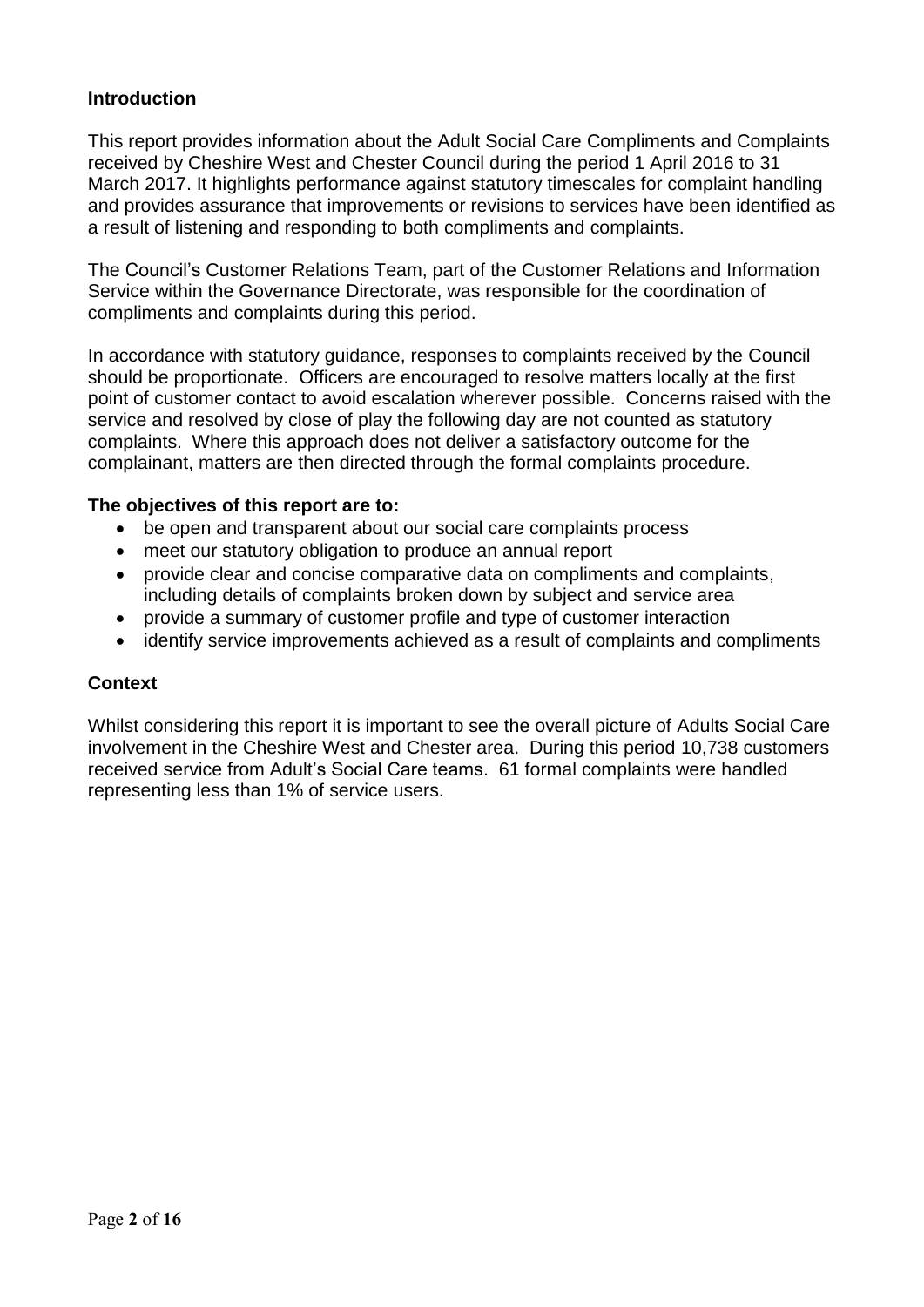# **1.0 STATUTORY COMPLIANCE PROCEDURE**

# **1.1 The Adult Social Care Complaints Procedure**

The Local Authority Social Services Act 1970, as amended by the National Health Services Act and Community Care Act 1990 and the Local Social Services and National Health Service Complaints (England) Regulations 2009, require the local authority to have a procedure for resolving complaints received by, or on behalf of, adult service users.

In accordance with the Local Authority Social Services and National Health Service Complaints (England) Regulations 2009 new procedures for handling complaints came into effect on 1 April 2009. These new arrangements are described in the following sections.

#### **1.2 Role of the Customer Relations Team**

The Customer Relations Team (previously the Solutions Team), act as a central point through which complaints can be made to the Council without the need to refer directly to the service. Complaints can be made via telephone; in writing; through the online social care complaints portal; or directly to the dedicated social care complaints email inbox. Complaints received by the Service are referred to the Customer Relations Team to be processed.

The Customer Relations Team, often in liaison with the Service, will determine whether a complaint is eligible for consideration under the statutory framework or whether an alternative route (safeguarding for example) would be more appropriate.

The Customer Relations Team offer training, advice and support to staff in their consideration of complaints and perform a quality assurance role in the preparation of complaint responses. The Team also liaise with complainants to keep them informed on progress with their complaints, and provide advice about the complaints process and the role of the Local Government Ombudsman.

The Team's final role is to coordinate the completion of Learning Action Reports which allow the learning and improvements identified through responding to complaints to be recorded centrally and monitored to ensure implementation of identified, agreed actions in order to improve service delivery.

# **1.3 What is a Complaint?**

A complaint is an expression of dissatisfaction or disquiet with the service that requires a response.

# **1.4 Who Can Make a Complaint?**

Anyone can make a complaint if they receive a service from Adult Social Care. Complaints can also be accepted from individuals acting on behalf of a service user, for example from an advocate or family member, as long as the service user has given consent. Where a service user's capacity to make informed decisions may be in question, the Customer Relations Team, in conjunction with the Service Team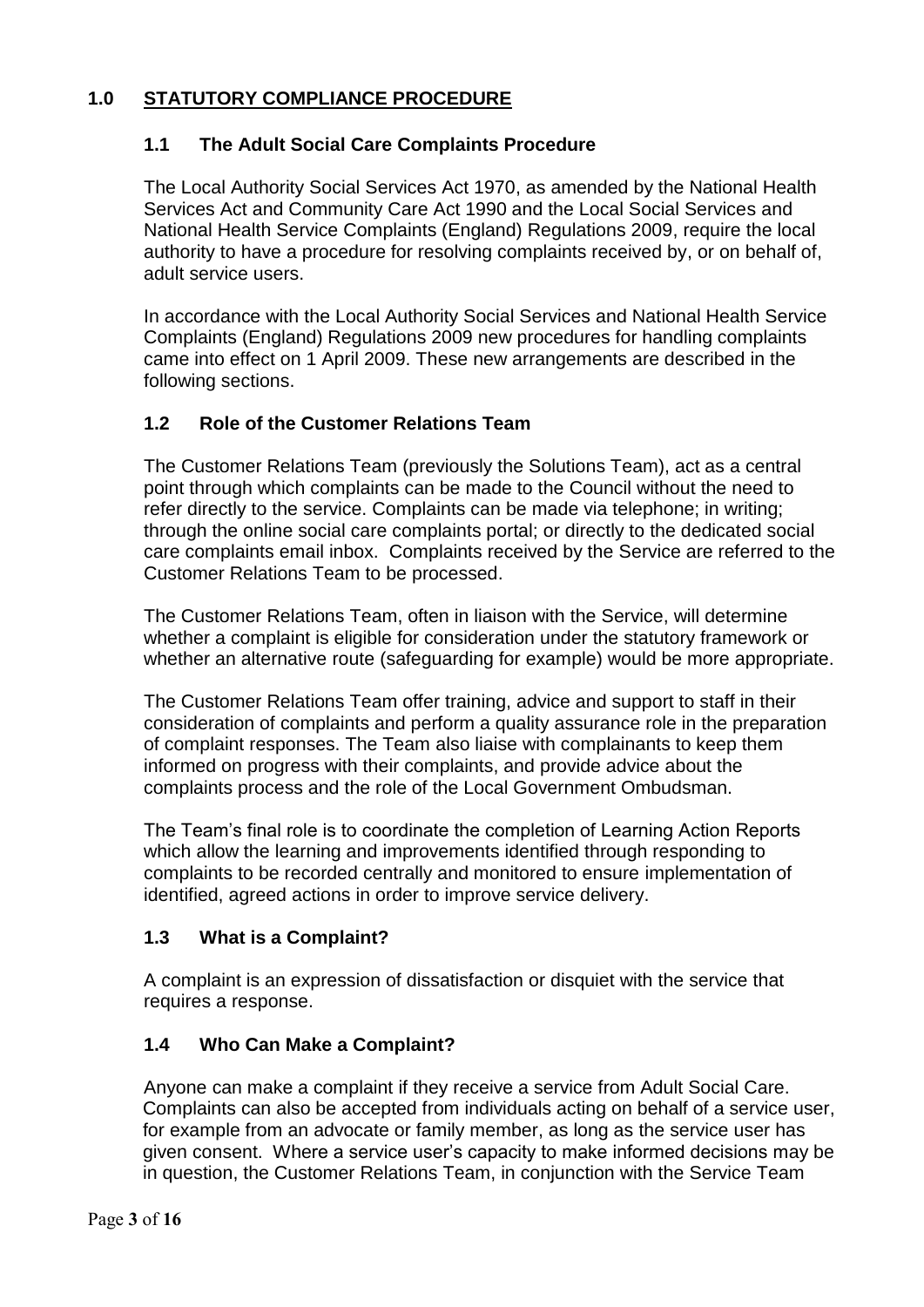Manager, will look at whether the person pursuing the complaint is acting in the service user's best interests.

People who fund their own care (self-funded users) for services that are regulated by the Care Quality Commission, do not fall under this procedure, as they are not using Council services.

# **1.5 Adult Social Care and Health Complaints Procedure**

The current Adult Social Care and Health complaints procedure consists of a single response to the complainant, followed by a right of referral to the Ombudsman.

Complaints are provisionally assessed to identify any potential safeguarding risks or concerns. Where safeguarding issues are identified, matters are redirected to be considered under the appropriate safeguarding procedures. Where there are no safeguarding concerns complaints are referred via the Customer Relations Team to a Senior Manager to be considered through the social care complaints procedure. On occasion complaints are also referred through the 'corporate complaints' procedure, as appropriate.

#### **1.6 Informal Complaints**

Complaints received directly by the Service (or elsewhere) that can be resolved by close of play the following day, are not required to proceed through the formal complaints process. These concerns/issues are often relatively minor and resolution can most easily be addressed locally through the service.

#### **1.7 Formal Resolution**

Complaints considered under the formal procedure are acknowledged within three working days and information is provided to the customer about the complaints process and also the availability of advocacy support.

Complaints are allocated to the relevant Senior Manager who will discuss the complaint, where necessary, with the complainant. The scale and the nature of the investigation are intended to be proportionate to the complaint and may include face to face meetings with complainants; interviews with staff; paper reviews of records; policies and procedures examination, etc.

Responses to all complaints should be concluded within 6 months unless exceptional circumstances prevent it and an alternative deadline is agreed. It is intended that as far as possible complaints should be resolved by a single response although due consideration will be given to any request from a complainant to consider further the outcome of any complaint.

Following conclusion of the complaint process the complainant has the right to pursue the matter further with the Local Government and Social Care Ombudsman (LGO) if they feel the matter remains unresolved.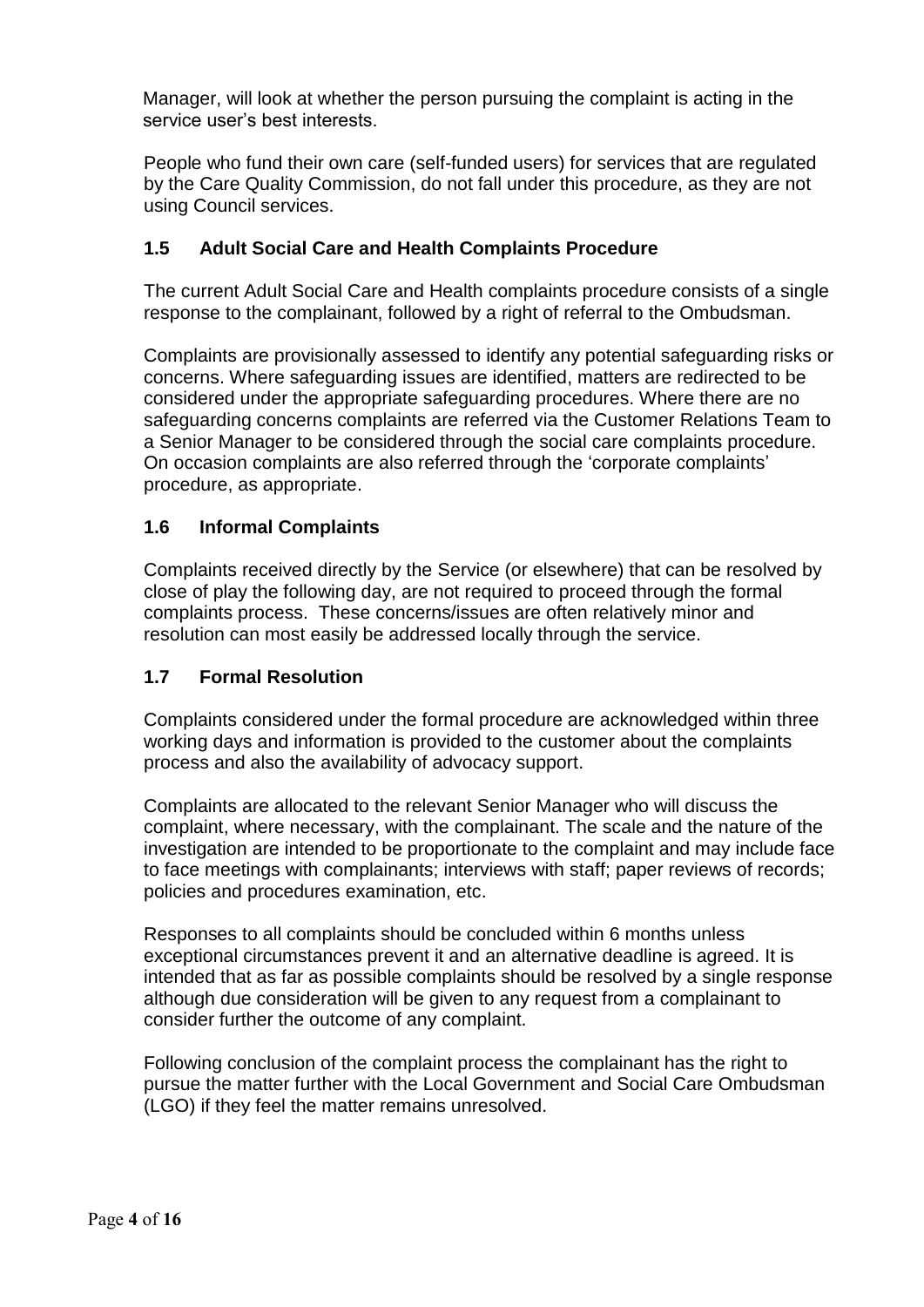# **1.8 Safeguarding**

The Customer Relations Team liaise directly with the Adult Safeguarding Team, and with the relevant Social Care Team as appropriate. Contact is maintained with the Safeguarding Unit to discuss individual complaints and agree appropriate approaches in light of any safeguarding concerns. When Safeguarding thresholds are met, the contact will be dealt with via a Safeguarding investigation, rather than through the formal complaint process.

# **2.0 PERFORMANCE ACTIVITY 2016/17**

# **2.1 Summary of Complaint Activity**

A total of 136 representations were received during the course of the year. Of these 61 **formal complaints** were progressed and responded to, with 1 case still open as at 11.8.2017

Of the remaining representations:

- 34 were treated as a 'request for service' (this is when someone contacts us for the first time to make a request for something that would not be considered a complaint)
- 6 cases were declined as ineligible under the policy (the customer is sent a response explaining why they cannot complain)
- 7 did not proceed as they were withdrawn by the complainant, usually because the service has resolved the issue to the customers satisfaction without the need to progress a formal complaint
- 28 complaints were actioned under an alternate route (this could be under the Council's corporate complaint process, or via the NHS or a Provider's own complaint process)

# **2.2 Comparison with Previous Years**

The table below shows the number of representations and progressed complaints for 2016/17 compared with the previous three years.

| Year    | <b>Total no. of</b><br>valid<br>complaints<br>processed | <b>Request for</b><br><b>service</b> | <b>Withdrawn/</b><br>not pursued | Ineligible /<br><b>Redirected*</b> | <b>Total no. of</b><br>representations<br>considered |
|---------|---------------------------------------------------------|--------------------------------------|----------------------------------|------------------------------------|------------------------------------------------------|
| 2016-17 | 61                                                      | 34                                   |                                  | 34                                 | 136                                                  |
| 2015-16 | 75                                                      |                                      |                                  |                                    | 101                                                  |
| 2014-15 | 68                                                      |                                      | 13                               | 19                                 | 101                                                  |
| 2013-14 | 72                                                      |                                      |                                  |                                    | 87                                                   |

*Table 1: Total number of complaints considered*

*\*Complaints not valid through the Social Care procedure, for example complaints that were being dealt with as Safeguarding investigations, or the complainant was not directly involved with the service user and is therefore ineligible to complain.*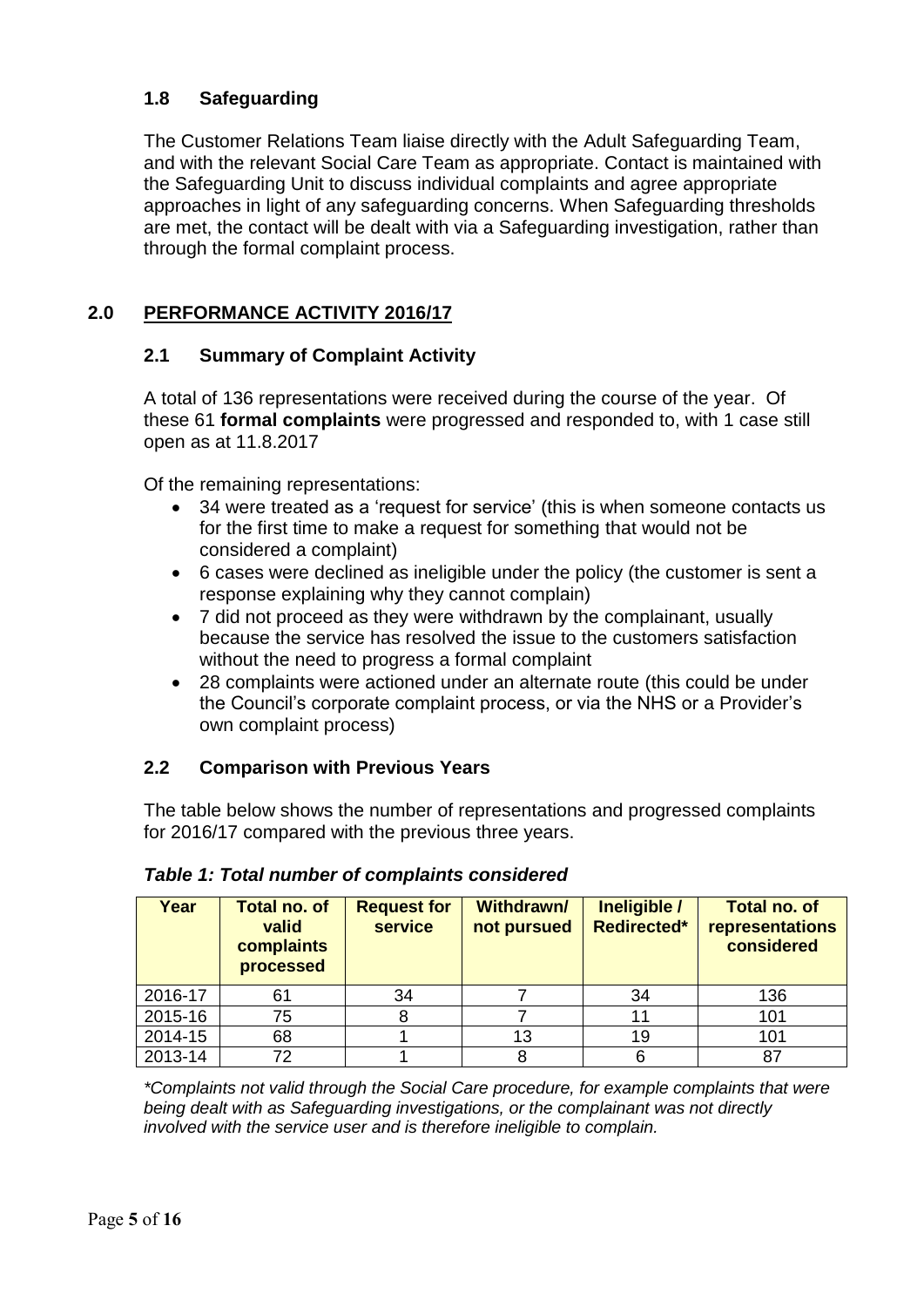The overall figure of valid complaints represents a decrease of 19% in the number of formal complaints investigated by the Council compared to the previous year, although the total number of representations considered increased by 35%.

# **2.3 Number of Complaints - Observations**

Despite an increase in contact from would be complainants, the Customer Relations Team has focussed on the initial triage of complaints identifying opportunity for and promoting early resolution of issues raised. This has resulted in a reduction in the number of complaints entering the formal complaint process.

Customer satisfaction is monitored by the Customer Relations Team to ensure that each complainant is satisfied with the resolution of their issues at an early stage.

The increase in the number of would be complainants could be a function of a number of changes within Adults Social Care, however the service can identify no particular reason and will monitor more closely in 2017-18 to help identify root cause of the increase. Despite the increase teams have focussed on and are more proactive in dealing with complaints quickly which can account for the higher number of presentations being resolved at an early stage, thereby avoiding becoming a formal complaint.

# **2.4 Complaint Outcomes**

Table 2 shows the outcomes of the complaints investigated. 21% of formal complaints were classified as upheld; 36% as not upheld and 41% as partially upheld. This represents a slight increase in the number of complaints that were not upheld compared with the previous year.

Due to the relatively low number of complaints, these variations cannot be considered indicative of a trend. However, given that complaint investigations are conducted internally, the results continue to offer confidence that the outcomes from complaint investigations remain balanced and objective.

| Year    | <b>Upheld</b> | <b>Partially</b><br>upheld | <b>Not upheld</b> | <b>Outstanding</b> | <b>Total</b> |
|---------|---------------|----------------------------|-------------------|--------------------|--------------|
| 2016-17 | 13(21%)       | 25(41%)                    | 22(36%)           | 1(2%)              | 61           |
| 2015-16 | 19 (25%)      | 34 (46%)                   | 21 (28%)          | $1(1\%)$           | 75           |
| 2014-15 | 15 (22%)      | 25 (37%)                   | 28 (41%)          | $0(0\%)$           | 68           |
| 2013-14 | 18 (25%)      | 23 (32%)                   | 31 (43%)          | $0(0\%)$           | 72           |

*Table 2 - Outcomes and comparisons with previous years*

As a result of closer integrated working some complaints contain elements requiring responses from health colleagues to complete a joint response to the complainant. These responses are complex and often take longer than the 20 day target, they may also offer different solutions and outcomes that can have an effect on social care responses.

Adult Social Care Senior Managers in discussion with Health counterparts have agreed that some complaints require separate responses from organisations due to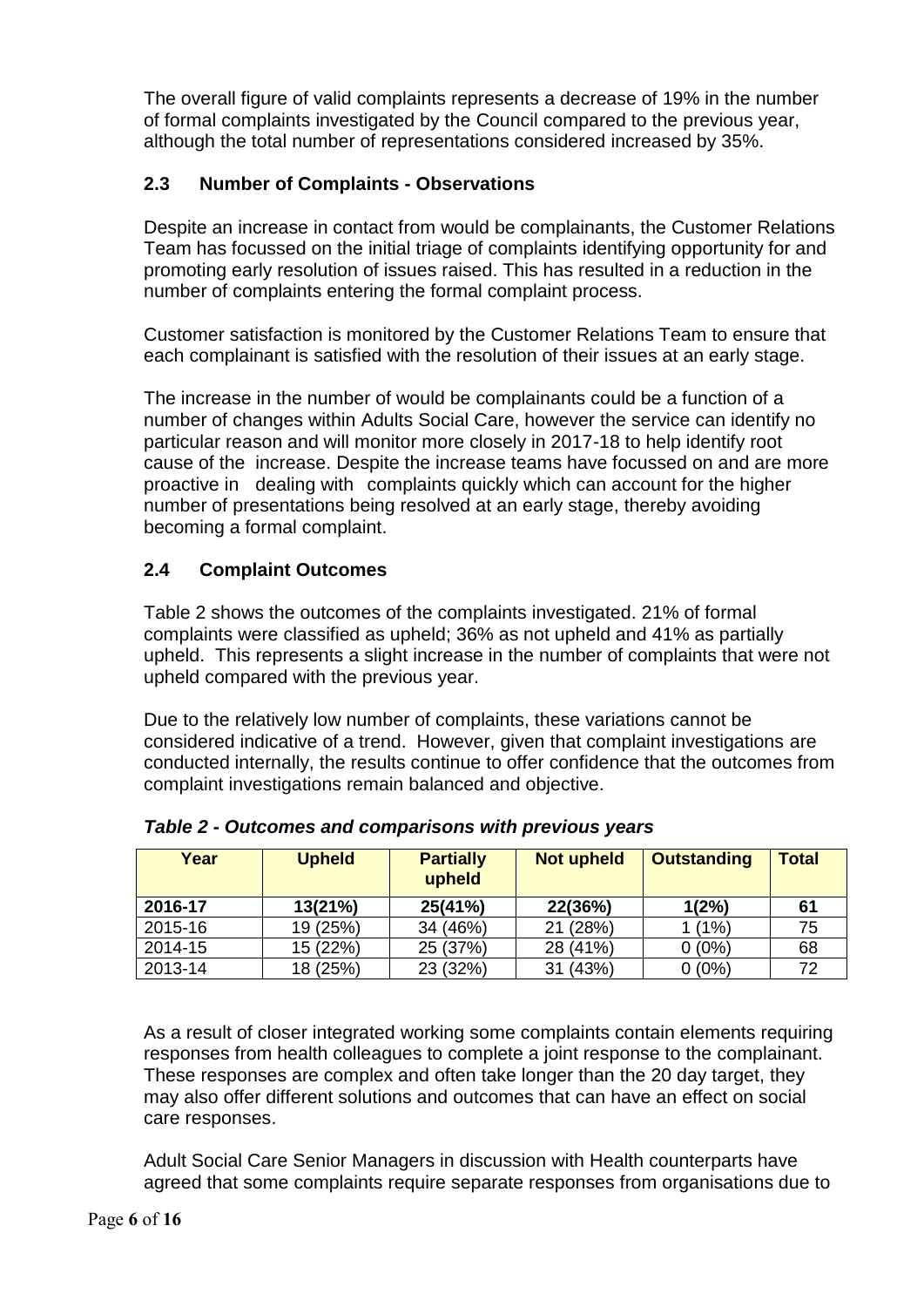their complexity, although when possible one joint response is provided in line with best practice.

# **2.5 Breakdown of complaints received by Service Area**

Table 3 below shows a breakdown of complaints received by each service area.

| able |  |
|------|--|
|------|--|

| <b>Service Area</b>                               | <b>Customer</b><br><b>Numbers</b><br>by Area*** | <b>Numbers of Complaints Per Year</b> |                |                |                |
|---------------------------------------------------|-------------------------------------------------|---------------------------------------|----------------|----------------|----------------|
| <b>Prevention and Wellbeing</b>                   |                                                 | 2016-17                               | 2015-16        | 2014-15        | 2013-14        |
| Northwich & Winsford Patch<br>Team <sup>*</sup>   | 1,195                                           | 13                                    | 11             |                |                |
| <b>Winsford Patch Team</b>                        |                                                 | $\bf{0}$                              | $\overline{0}$ | 6              | 8              |
| Northwich Patch Team                              |                                                 | $\bf{0}$                              | $\overline{0}$ | 8              | 3              |
| Chester, Ellesmere Port & Rural<br>Patch Team*    | 2,564                                           | 22                                    | 22             |                |                |
| <b>Chester &amp; Ellesmere Port Patch</b><br>Team |                                                 | $\bf{0}$                              | $\mathbf 0$    | 14             | 19             |
| <b>Rural Patch Team</b>                           |                                                 | $\bf{0}$                              | $\overline{0}$ | $\overline{2}$ | $\pmb{0}$      |
| Learning Disability Team                          | 977                                             | 8                                     | $\overline{4}$ | 10             | 1              |
| <b>Occupational Therapy</b>                       | 3,768                                           | $\overline{\mathbf{5}}$               | $\overline{4}$ | 1              | 3              |
| <b>Advice and Contact Team</b>                    | 30                                              | $\bf{0}$                              | $\mathbf 0$    | $\mathbf 0$    | $\mathbf 0$    |
| Intermediate Care                                 | 113                                             | $\bf{0}$                              | $\mathbf 0$    | 0              | $\mathbf 0$    |
| <b>Community Mental Health</b>                    | 423                                             | 1                                     | 4              | $\overline{2}$ | $\overline{7}$ |
| <b>Emergency Duty Team</b>                        |                                                 | $\bf{0}$                              | $\mathbf 0$    | 0              | 1              |
| West Hospitals Social Work<br>Team                | 628                                             | $\overline{\mathbf{5}}$               | 8              | 9              | 3              |
| Safeguarding Team**                               | n/a                                             | $\bf{0}$                              | 3              | $\mathbf 0$    | $\overline{2}$ |
| <b>Client Finance</b>                             | n/a                                             | 3                                     | $\overline{7}$ | $\overline{7}$ | 15             |
| <b>Provider Services</b>                          | n/a                                             | 4                                     | 12             | 9              | 10             |
| <b>Total</b>                                      | 9,698                                           | 61                                    | 75             | 68             | 72             |

*\*combined teams for 2015/16*

*\*\*complaints about the safeguarding process or the complaint doesn't meet the threshold for initiating a safeguarding investigation.*

*\*\*\* figures provided by ASC Performance Team*

Complaints made to the two area teams have remained stable when compared to last year, with the higher number of complaints for the Chester, Ellesmere Port and Rural patch reflecting the higher population in this area.

The reduction in Provider complaints is partially related to the focus on ensuring that Providers are asked to deal directly with complaints in the first instance using their own complaint procedures, although the Council will respond if the complainant remains dissatisfied with the outcome. This is in line with policy, and recognises that Providers are best placed to give an informed and considered response to issues raised about their own services.

The higher number of complaints across Older People's services although small, is due to delays in provision of care. Focussed work with our independent sector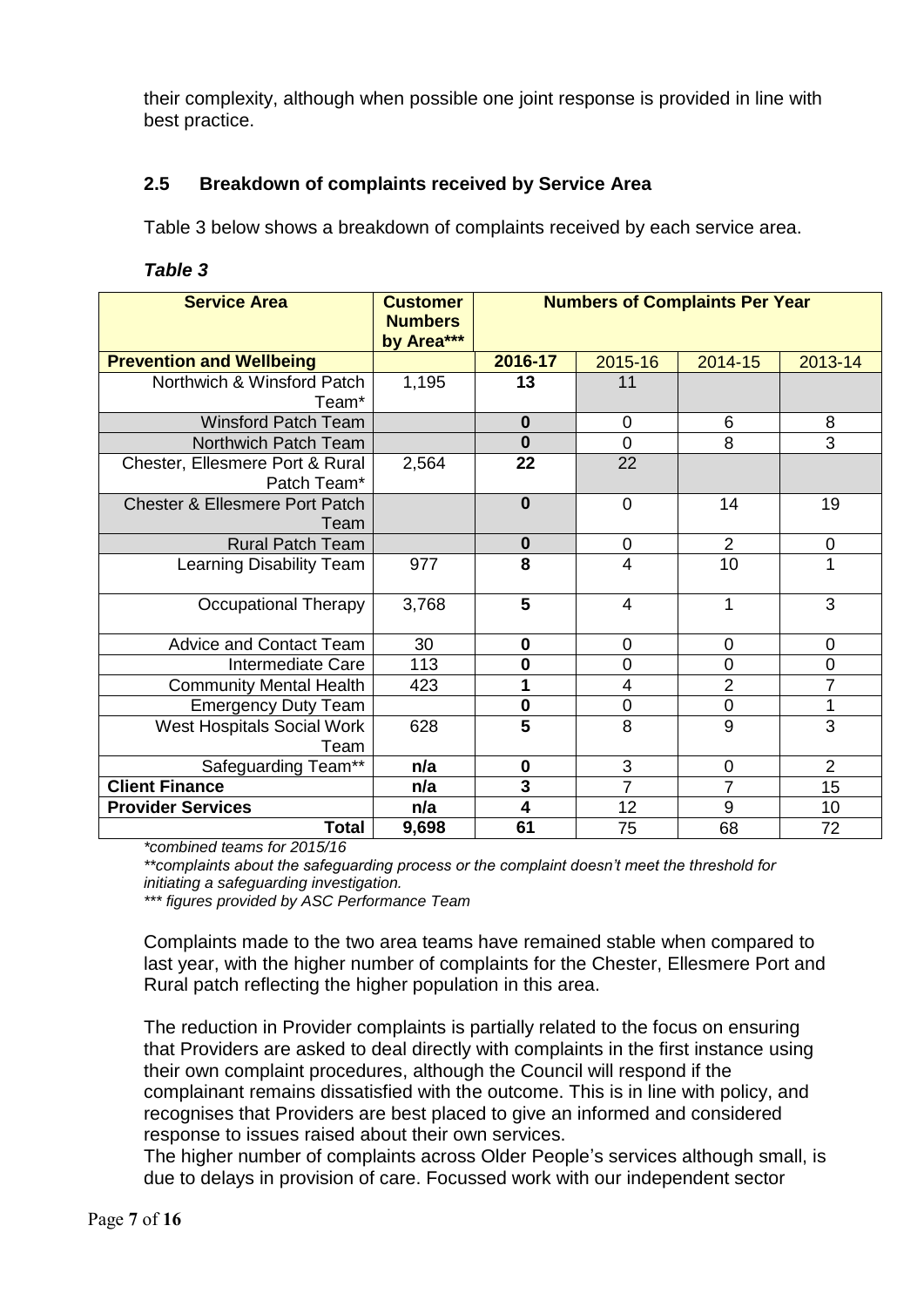partners has improved responses, and extensive work with commissioned services has meant improvements in type and geographical availability of provision of care in the community, and changes made include revised processes and improved direct communication with customers.

The increase in complaints in respect of learning disability services, although small, is likely to be related to more carer concerns over the charging policy and how Disability Related Expenditure (DRE) is calculated. Although there are national guidelines over how to calculate DRE, it involves the exercise of judgment, this can be a source of dissatisfaction on the part of carers in particular. All complaints about DRE are in relation to adults of working age, with none being logged from older people. Client finance only received 3 complaints but this may be because the complaint is made to the social work team and can be linked to other issues. Complaints in mental health are usually dealt with by CWP.

The use of a new fact sheet in relation to safeguarding which is now issued at the start of the adult safeguarding process that outlines what we can and can't do is thought to have reduced the number of complaints in relation to the Safeguarding process ( Safeguarding issues themselves are dealt with outside of the complaint process as there is a separate requirement to investigate); previously we have had complaints from people who thought we could do more or something differently and this led to confusion and complaint. The fact sheet has helped to clarify the system.

# **2.6 Complaints by Subject**

By their nature, complaints are specific to the circumstances of the individual and cover a wide range of individual experiences, often relating to more than one aspect of a service that has been received. Complaints received by the Council have been classified on the basis of the 'primary' area of concern (subject) raised by the complainant.

Detailed below are the numbers of complaint that fall within each category:

| <b>Complaint Subject</b>    | 2016-17                  | 2015-16 | 2014-15       | 2013-14        |
|-----------------------------|--------------------------|---------|---------------|----------------|
| (primary area of concern)   |                          |         |               |                |
| Standard / Quality /        | 37                       | 37      | 32            | 44             |
| Appropriateness of Service  |                          |         |               |                |
| Under provision of service  | $\overline{\mathcal{L}}$ | 0       | $\mathcal{P}$ | 6              |
| Appropriateness of service  |                          |         |               | $\overline{2}$ |
| <b>Issues with Provider</b> | 5                        | 8       |               |                |
| Inaccuracies in assessments | 3                        | 4       |               |                |
| Lack of support             | 17                       | 14      |               |                |
| Standard of care            | 9                        | 11      |               |                |
| <b>Social Worker</b>        | 4                        | 11      | 14            | 14             |
| Communication               | 3                        |         | 6             | 3              |
| Financial / Cost Issues     | 17                       | 17      | 13            | 3              |
| Safeguarding                | O                        | 3       |               | 0              |
| <b>Total</b>                | 61                       | 75      | 68            | 72             |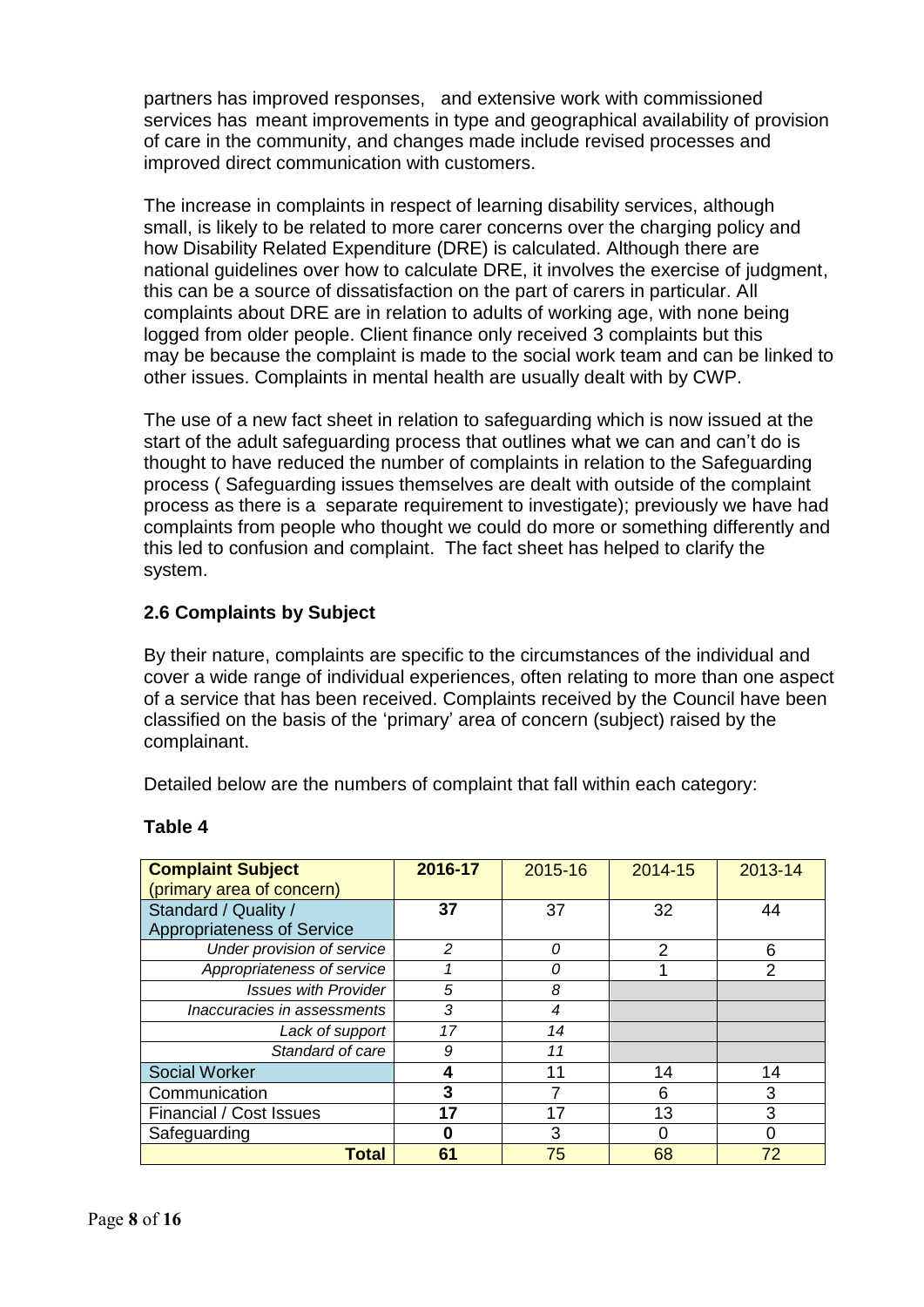The majority of complaints relate to the general 'quality of service' that people have received. This has been a recurring theme throughout previous annual reports.

The pattern of complaints largely reflects the stresses and strains within the provider market. As a consequence of national reporting about the quality of care, there is a more acute awareness of the quality of care, its availability and its cost. Top-ups for residential care can cause resentment from carers as providers of residential care frequently ask for more money over and above the agreed contractual rate. For 2017/18 the Council has requested the sector to be more explicit about when a top-up can be legitimately requested, holding them to the agreed rate when this cannot be evidenced. The Council's approach to setting up direct payments in 2017/18 will be made more explicit. A lack of clear guidance to service users and carers has led in some instances to complaints when people have come into debt by not realising that they are required to top up their direct payment with their own financial contribution.

# **2.7 Complaint Response Times**

In line with the current legislation there is only one stage to the Adult Social Care and Health complaints procedure. There is a requirement for complaints to be resolved within 129 working days (6 months) of the complaint having been made, with a locally set policy of 20 working days for providing complaint responses. This is the timescale which is advertised to complainants.

The Customer Relations team would recommend a change to the local policy to increase the accepted complaint response time to 40 days. This would seem a more realistic and deliverable target for the majority of complaints and the change would help to manage customer expectations, the service have agreed this change.

In 2016/17 the average time for resolving a complaint was 29 working days.

The table below shows a breakdown of response times in working days of the 60 closed cases. The complaint case that took the longest to conclude was 71 days. All cases were concluded within the statutory 6 month timeframe.

| <b>No. of Working Days</b> | 2016-17 | 2015-16 | 2014-15 | 2013-14 |
|----------------------------|---------|---------|---------|---------|
| 20 working days or         | 27      | 27      | 33      | 48      |
| less                       |         |         |         |         |
| 40 working days or         | 15      | 30      | 28      | 20      |
| less                       |         |         |         |         |
| 60 working days or         | 13      | 9       | 5       | 4       |
| less                       |         |         |         |         |
| 80 working days or         | 5       | 3       |         | 0       |
| less                       |         |         |         |         |
| 100 working days or        | 0       | 4       | 0       | 0       |
| less                       |         |         |         |         |
| Over 100 working           | 0       |         | 4       | 0       |
| days                       |         |         |         |         |
| <b>Total</b>               | 60      | $74*$   | 68      | 72      |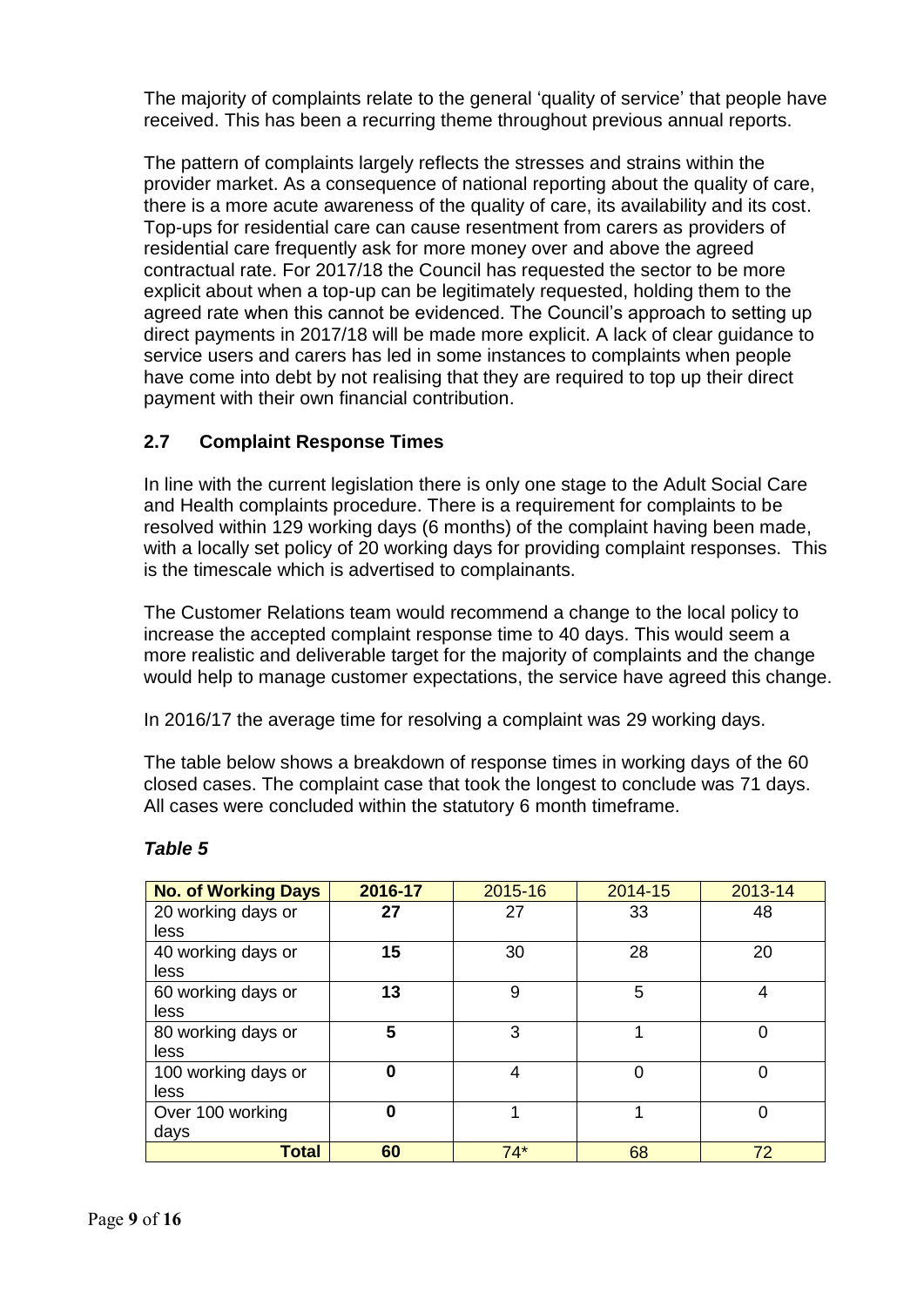The response times within 20 working days represents steady performance compared to the previous year. In 2015/16, 36% of complaints were responded to within 20 working days or less. In 2016/17 this increased to 44% which is an improvement, however this remains an area to focus on for the service to ensure timely responses.

Where complaint responses go over 20 days, the service endeavours to ensure the customer is informed of the delay in advance, providing an explanation for the additional time required.

# **2.8 Benchmarking of Complaints Received**

During 2015-16, Members requested that benchmarking or comparative information should be included in future reports where available.

Consequently, a request was sent to number of 'statistical neighbour' authorities with a view to sharing information on the number and rate of complaints received by service user population.

To date the response is limited and the table below contains responses from only 3 other authorities at this stage, of which only 1 provided service user numbers to allow a useful comparison to be made of performance.

| <b>Local Authority</b> | <b>Number of</b><br><b>Complaints</b> | <b>Number of</b><br><b>Service Users</b> | <b>Total of</b><br>complaints<br>as a %age of<br>service user | Rate of<br>complaint per<br>1000 service<br>users |
|------------------------|---------------------------------------|------------------------------------------|---------------------------------------------------------------|---------------------------------------------------|
| <b>Cheshire West</b>   | 61                                    | 10,738                                   | 0.56%                                                         | 5.5                                               |
| and Chester            |                                       |                                          |                                                               |                                                   |
| Stockport              | 146                                   |                                          |                                                               |                                                   |
| Worcestershire         | 177                                   |                                          |                                                               |                                                   |
| <b>Cheshire East</b>   | 94                                    | 8516                                     | 1.10%                                                         |                                                   |

#### **Table 6: Benchmarking: Numbers of Complaints and Rates by Other Local Authorities/Statistical Neighbours, 2016-17**

# **2.9 Local Government and Social Care Ombudsman (LGO)**

The number of cases referred to the LGO during this reporting period was:

Number of ASCH complaints referred to the LGO in 2016/2017 | 9

There were only 2 cases referred in 2015/16, this has increased to 9 in 2016-17.

Of the 9 cases referred to the LGO that the Council was notified of, 1 decision remains pending, 1 the LGO would not investigate as out of jurisdiction, 1 was closed after initial enquiry, 1 was assessed as a 'premature referral' at assessment stage and referred back to the Council's complaint process, 1 was not upheld, and 4 were upheld for 'maladministration and injustice'.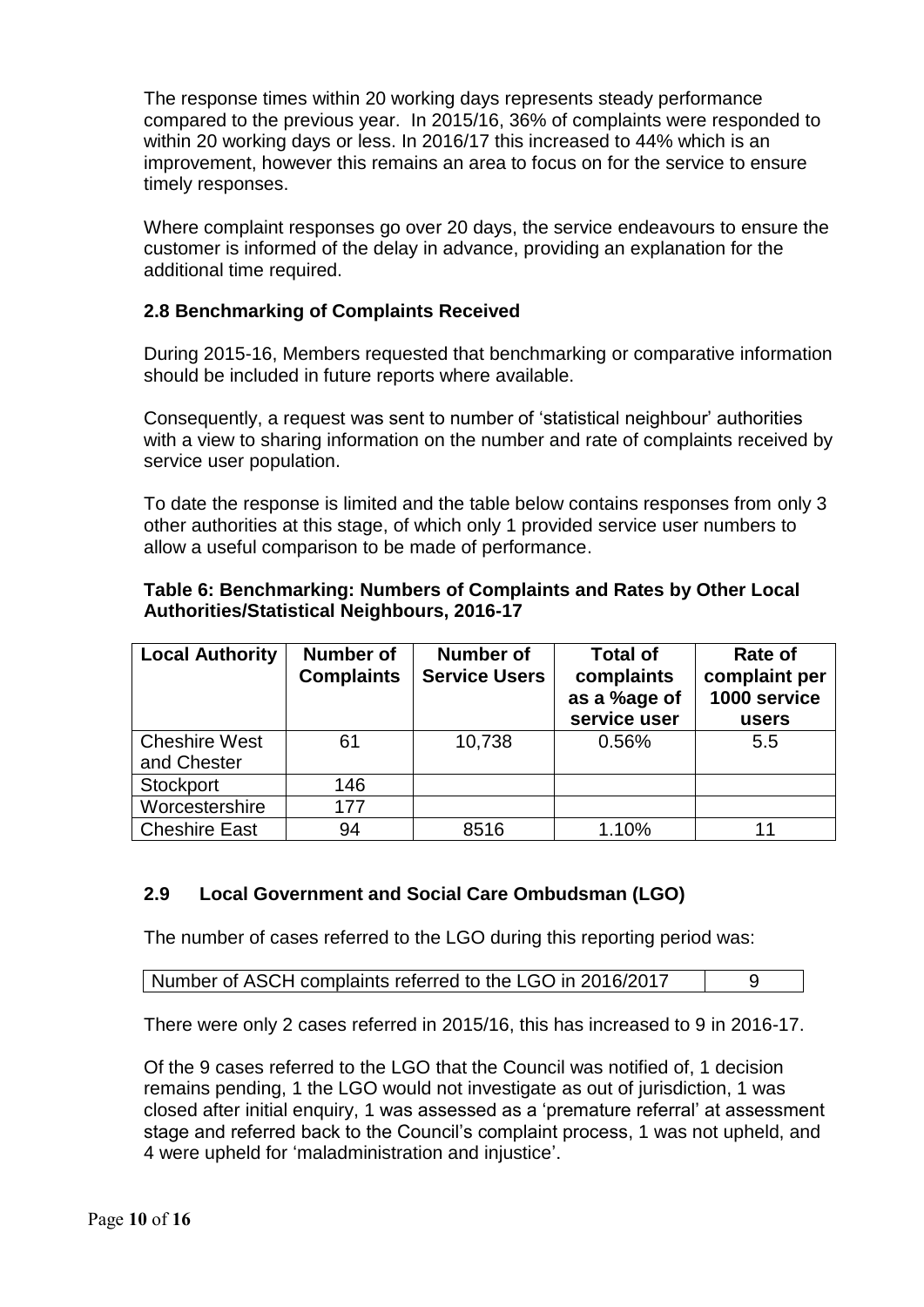The LGO Annual Review Letter for 2016-17 highlights 18 cases were referred to them in relation to Adult Social Care. The difference can be explained by the fact that the LGO report on a different calendar basis to us (i,e when they make a decision rather than when a complaint is received), and in addition do not necessarily inform us of cases where they refer the customer to come back to us for local resolution. This would usually be when the customer has approached the LGO before attempting to access the Council's own complaint process.

The Authority remains committed to ensuring that the complaints process continues to develop and remains open, transparent and accessible to those who need to use it.

# **2.10 Point and Method of Receipt of Complaints**

The Customer Relations Team has recorded both the 'point of receipt' and 'method of receipt' of complaints into the Council. This intelligence can help support service improvement decisions.

Table 6 shows that the established systems for ensuring that complaints are directed to the Customer Relations Team for co-ordination are working well, with those sent into the service re-directed to the Customer Relations Team. While Table 7 shows an increase in preference of customers for contacting us using the on-line complaint form.

#### *Table 6*

| <b>Point of receipt</b> | 2016-17 | 2015-16 | 2014-15 | 2013-14 |
|-------------------------|---------|---------|---------|---------|
| Service Area            | 24      | 22      |         |         |
| Customer                | 33      | 49      |         |         |
| <b>Relations Team</b>   |         |         |         |         |
| <b>Director</b>         |         |         |         |         |
| <b>Chief Executive</b>  | 3       |         |         |         |
| Other                   |         |         |         |         |
| Total                   | 61      | 75      | 68      |         |

| <b>Method of receipt</b> | 2016-17 | 2015-16 | 2014-15 | 2013-14 |
|--------------------------|---------|---------|---------|---------|
| Letter                   | 26      |         |         |         |
| Telephone/verbal         | 13      | 15      |         |         |
| Email                    | 16      | 29      |         |         |
| Online complaints        |         |         |         |         |
| Total                    |         | 75      |         |         |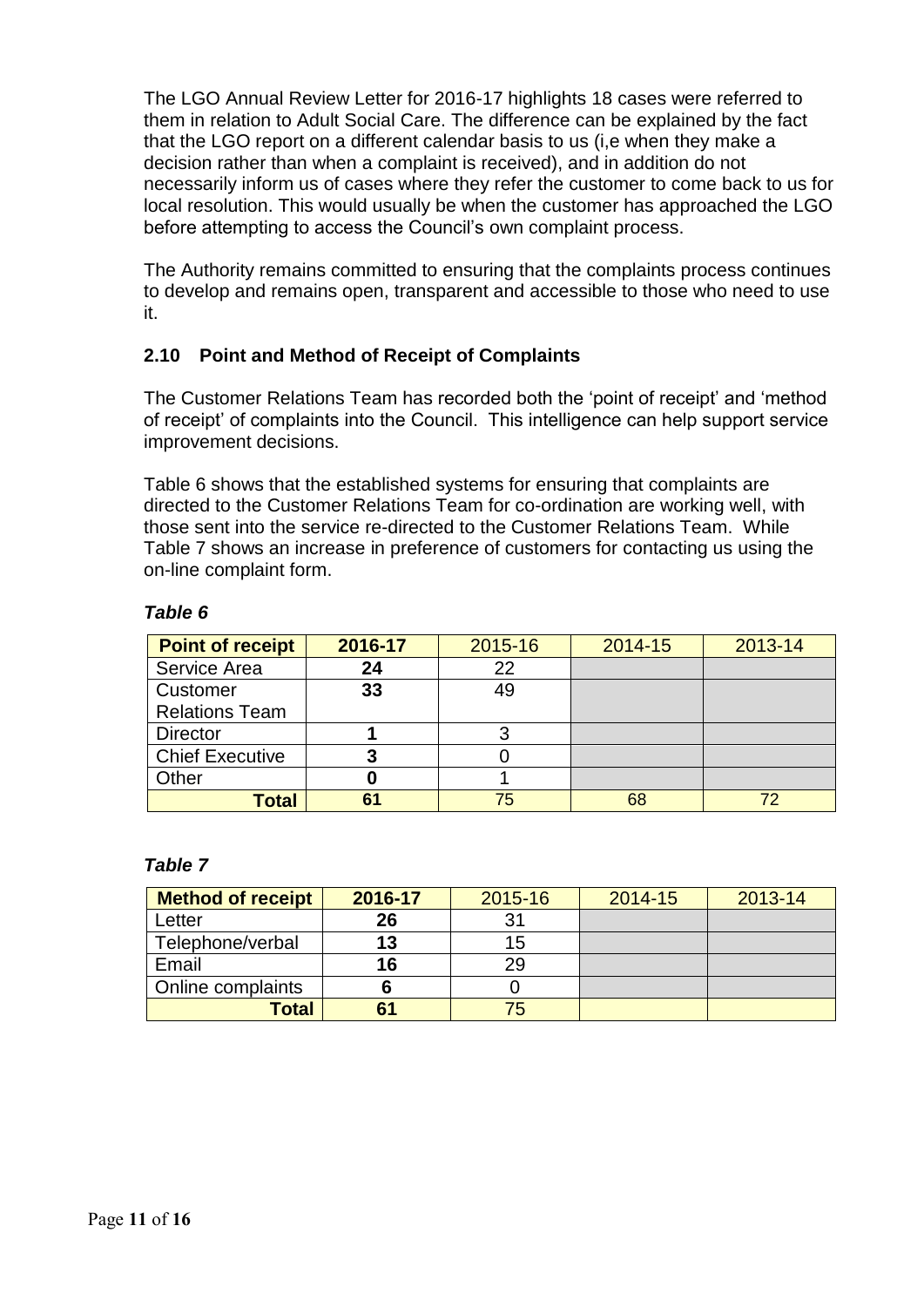# **3.0 COMPLIMENTS RECEIVED**

The service recorded a total of 301 compliments during the year, which represents a 9% increase on the previous year's figures of 275.

#### *Table 8*

| Year                         | 2016-17 | 2015-2016 | 2014-15 | 2013-14 |
|------------------------------|---------|-----------|---------|---------|
| No. of<br><b>Compliments</b> | 301     | 275       | 136     | 241     |

Positive compliments recorded include:

#### **N&W Social Work Team** - Letter received from service user.

*"Just a note to thank you for all that you have done for me and mum during what was one of the most distressing times of my life. The kindness shown is always very much appreciated and your professional understanding was unexpected but nonetheless welcome. The personal face of a large organisation. Thank you so much."*

#### **West Hospital Team** - Letter to Social Worker

*" Thank you so much for your invaluable input shown towards XXXXXX. I cannot express my trues feelings of gratitude but would like to say that the promptness with which everything was done, has almost worked a miracle. Each contact I have made to the team in the Hospital has been a joy. The team has pulled together to create a real difference in XXXXXX life. Your cheerful and helpful attitude shone like a beacon. Thank you so much."*

#### **Gateway Team Ellesmere Port** -

*"Many thanks for your recent visit and for your help and assistance in providing useful information and contacts to make my parents' lives a little easier. They have already attended two sing along sessions at the Salvation Army hall in Ellesmere Port, which they enjoyed. Following your contact with Age UK we are arranging for a home care agency to visit 3 times a week. Yesterday a gardener, whose name was on the list you provided, started work on my parent's garden. Next Friday we have arranged for someone from Age UK to visit us to complete application forms to apply for enhanced Attendance Allowance. My mother has also been in contact with the transport organisations you provided and hopefully they will be able to get out a little more with their assistance. We have yet to contact the Cheshire Carers Centre for the carer's personal budget, carer's essentials fund and a carer's emergency card. But considering we are at the same time also now obtaining quotations for replacing the bath with a shower, it will take a little time to fully implement all the recommendations you have made. All these things would not have been possible without your initial visit and guidance. Many thanks once again."*

**Occupational Therapy Team** - Thank you Card received from service user. *"An enormous belated thank you for all the help you have given me. The XXXX, XXXX, XXXX and XXXXX have made my life so much easier so I just wanted to let you know how much it means to me so thank you, thank you so very much."*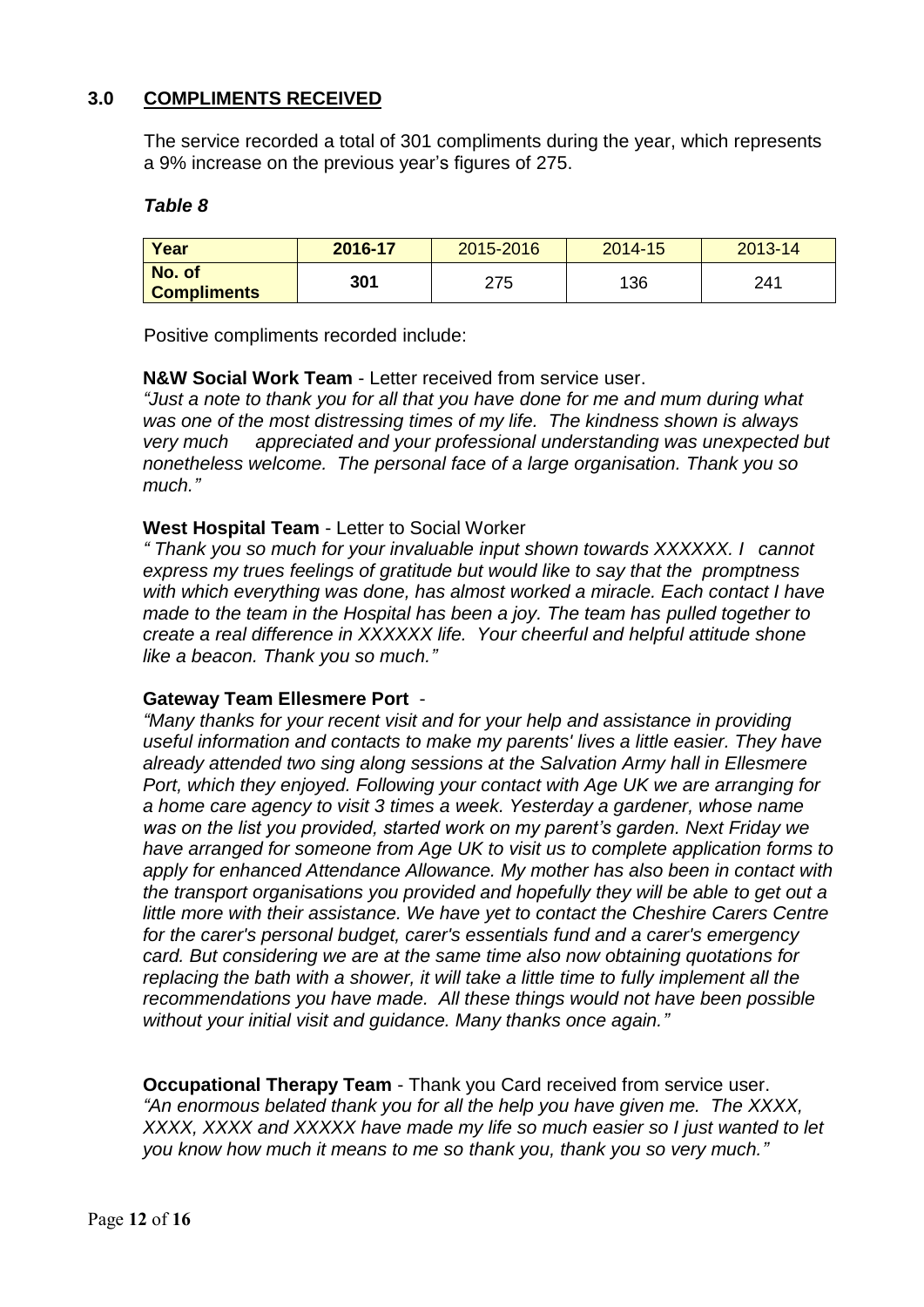# **Chester Ellesmere Port & Rural Patch Team** –

*"Also just a little feedback for yourself from our meetings and subsequent phone conversations XXXXXX and I have been very impressed and we feel a lot less stressed about the situation having witnessed your calm, controlled and professional manner in addressing what is best for Mum. XXXXXX and I spoke last night and XXXXXX is also very impressed with your handling and approach."*

#### **Learning Disability Team** –

*"I am thankful that I am able to be open with you and appreciate your support for us. "*

Compliments and complaints learning points are discussed in teams and team meetings, as well as with the individuals in their supervision meetings.

#### **3.1 Compliments by Service Area**

#### *Table 9*

| <b>Service Area</b>               | <b>Number of Compliments Received</b> |                |         |         |
|-----------------------------------|---------------------------------------|----------------|---------|---------|
| <b>Prevention and Wellbeing</b>   | 2016-17                               | 2015-16        | 2014-15 | 2013-14 |
| Northwich & Winsford Patch        | 14                                    | 21             |         |         |
| Team*                             |                                       |                |         |         |
| Chester, Ellesmere & Rural Port   | 6                                     | 10             |         |         |
| Patch Team*                       |                                       |                |         |         |
| Learning Disability Team          | 25                                    | 28             |         |         |
| <b>Occupational Therapy</b>       | 6                                     | 15             |         |         |
| <b>Advice and Contact Team</b>    | $\bf{0}$                              | 0              |         |         |
| Intermediate Care                 | $\bf{0}$                              | 0              |         |         |
| <b>Community Mental Health</b>    | $\bf{0}$                              | 0              |         |         |
| <b>Emergency Duty Team</b>        | $\bf{0}$                              | $\overline{2}$ |         |         |
| <b>West Hospitals Social Work</b> | 13                                    | 6              |         |         |
| Team                              |                                       |                |         |         |
| Safeguarding Team**               | 0                                     |                |         |         |
| <b>Client Finance</b>             | 0                                     |                |         |         |
| <b>Provider Services</b>          | 224                                   | 191            |         |         |
| Total                             | 301                                   | 275            | 136     | 241     |

\*Data not reported by service prior to 2015-16

# **4.0 PROFILE/CATEGORY OF COMPLAINANTS**

A summary of customer profile and type of customer interaction has shown the following:

| <b>Person making the</b><br>complaint | 2016-2017 | 2015-16 | $2014 - 15*$ | $2013 - 14*$ |
|---------------------------------------|-----------|---------|--------------|--------------|
| Care recipient                        | 15        | 14      |              |              |
| Parent/s                              |           |         |              |              |
| Grandchild                            |           |         |              |              |
| Husband / Wife                        |           |         |              |              |
| Sibling                               |           |         |              |              |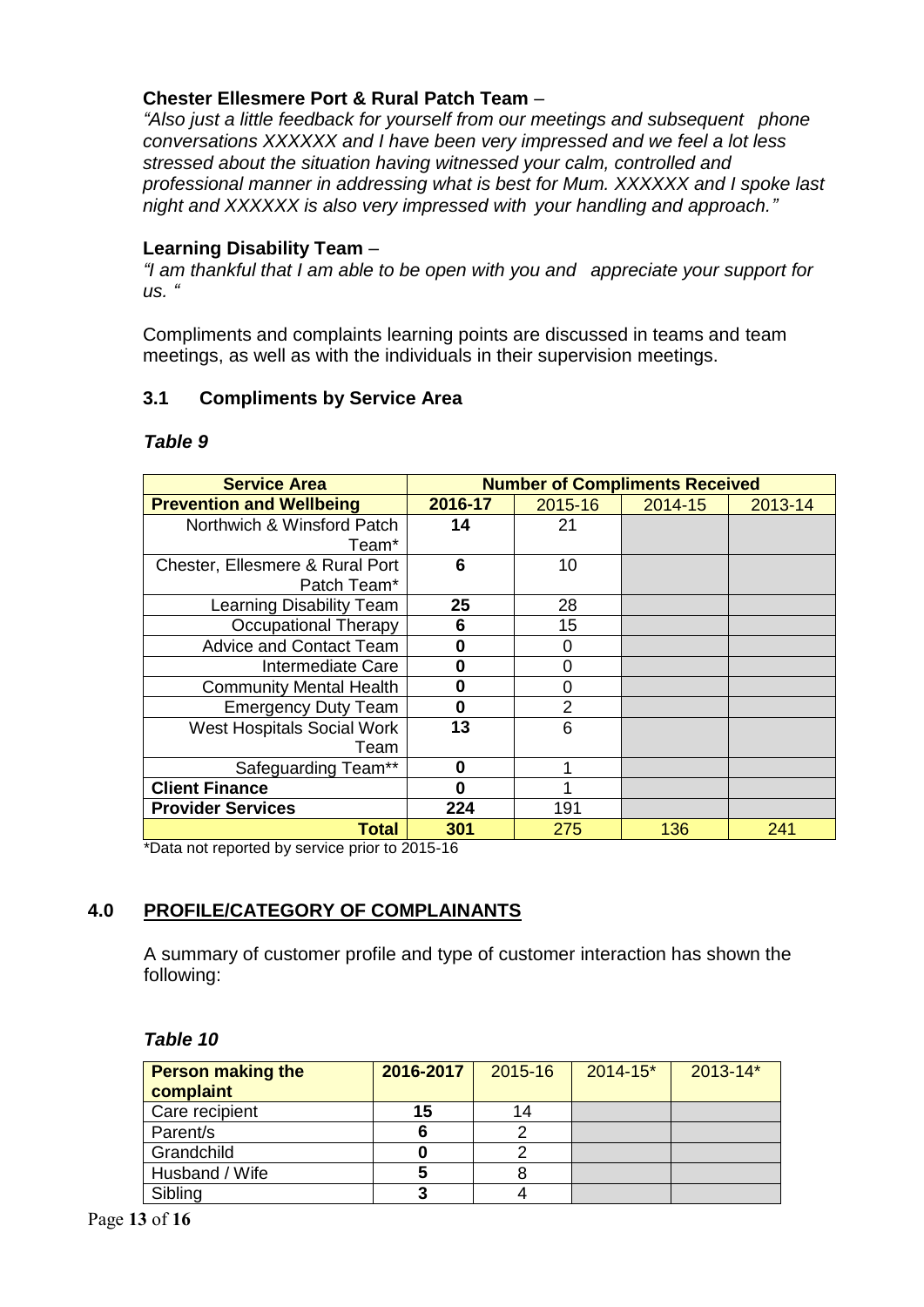| Executor         |    |    |  |
|------------------|----|----|--|
| Son / Daughter   |    | 39 |  |
| Advocacy service |    |    |  |
| <b>Total</b>     | с. |    |  |

*\*Data not recorded prior to 2015-16*

Advocacy services have been promoted in teams and we are seeing increasingly complex cases requiring advocate involvement particularly in older people's services.

#### **5.0 LEARNING AND SERVICE IMPROVEMENT**

The Council has identified areas and opportunities from which learning can be taken from the complaints and the compliments process and used to improve future service delivery.

#### **5.1 Learning from Complaints Cases**

There have been a number of learning points from complaints cases which have led to service improvements, and the following examples highlight the changes made to improve services as a result of receiving complaint:

**Provider Services** – A complaint expressing dissatisfaction with a stay in hospital and lack of care package led to the Council improving communication and adopting a more flexible approach to prescribed times (requesting time slots rather than specific times) for all care and purchase of care rounds of care from contracted Providers in order to free up re-ablement services.

**Chester, Ellesmere Port and Rural Patch Team** - A Complaint was received about a decision to refuse to pay a domiciliary care provider to keep care available while a service user was in respite. This meant that the service user's family went on holiday and placed the service user in respite but when they returned the care was no longer available. There was no contractual arrangement to insist that it was and at the time the decision was made not to pay the provider. We have since agreed that we will pay providers to ensure care is available after respite periods. We have also highlighted the issue around respite so that arrangements for care availability can be included in any new domiciliary care contract.

**Adult Learning Disabilities Team** - A complaint was received expressing dissatisfaction with the Council which delayed responding to issues raised and failed to take account of disability in the way it responded to the complaint. The Council apologised for the delay in responding to the complaint and has reviewed and updated its complaints procedures and guidance to ensure it considers what, if any, reasonable adjustments are required when dealing with complaints.

**West Hospital Teams, Gateway and Intermediate Care –** A customer was unhappy with their recent adult social care experience, as a result a comprehensive directory of carer support services has been produced and our Carers lead officer has been in direct contact with the carer concerned.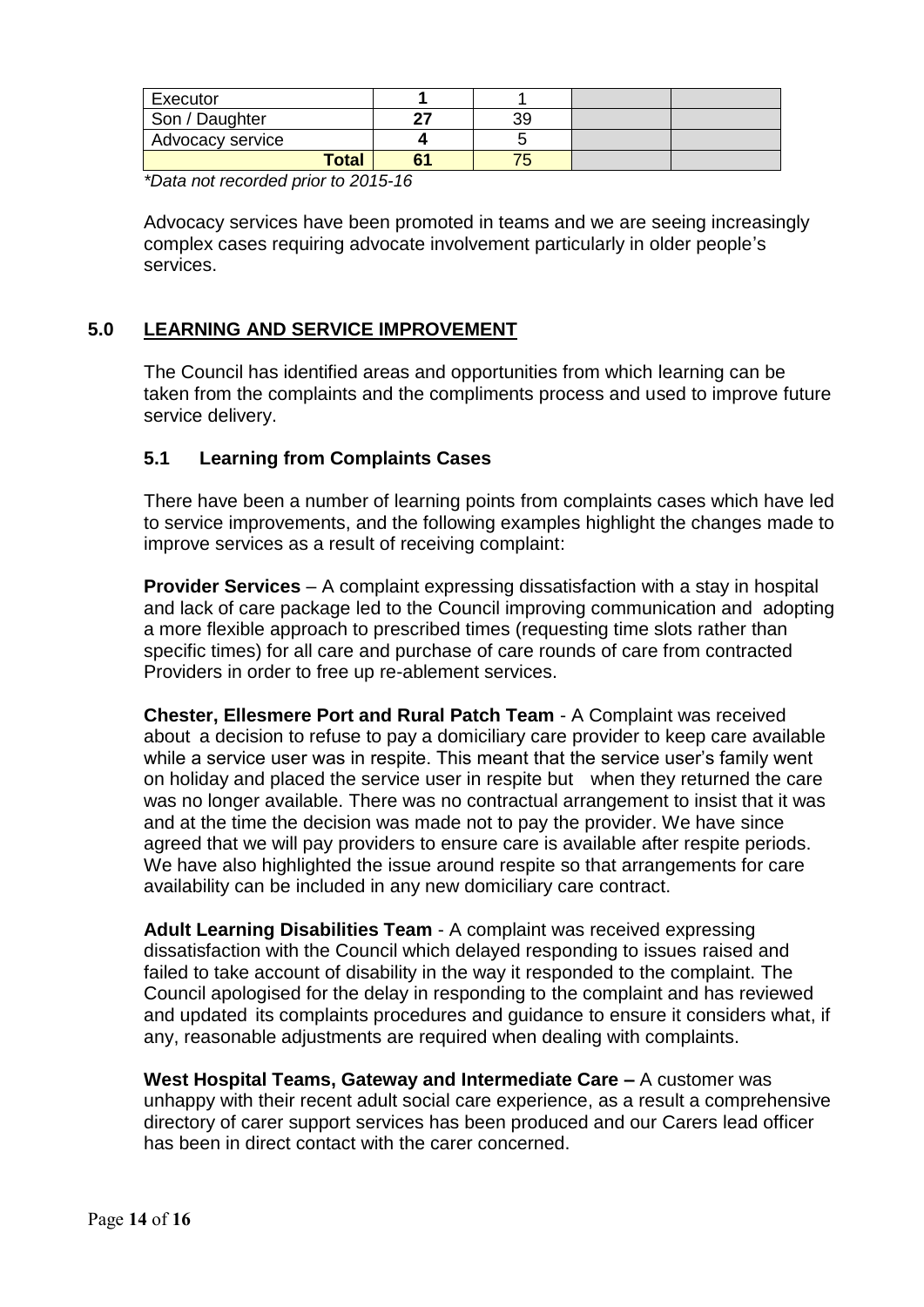**Community Mental Health Team -** Respite care was agreed for father, when son drove him to care home on the morning due to start they received a phone call from Social Care to say the placement had not been authorised. No other care had been sourced. The poor service left the mother (primary carer) extremely distressed and the family not receiving support they needed. The service has considered ways of improving the assessment process with regard to referrals - where there is doubt about a facility's ability to meet the needs of the customer a process for further assessment may be offered before the offer of a placement is made.

# **5.2 Policy and Procedure**

During 2015-16 the Customer Relations Team has updated and re-written the Policy and Procedure documentation supporting the Adults Social Care Complaint Process. A Toolkit has also been developed to support Managers in responding to complaints. These updates are currently submitted for approval will be rolled out during complaints training sessions, planned for Quarter 3, 2017-2018.

# **5.3 Communication**

Adult Social Care and the Customer Relations Team work closely together and share relevant information to progress complaints and keep the customer informed of progress and anticipated completion date. This ensures that complainants have confidence in the process and receive a meaningful response. Improved internal communications and appropriate peer review will ensure that complaints are answered in full with a satisfactory remedy. The aim is to reduce the number of complaints escalated to the LGO, and those that are should be closed after initial enquiries as the cases have no grounds for further investigation.

To ensure teams learn from issues raised team managers include updates in staff briefings, conferences and individual supervision of investigation outcomes of complaints issues raised. This process highlights both negative and positive comments which assist with service improvement transfer into practice.

# **5.4 Care Practice**

The Authority takes seriously the range of professionals it employs and who are required to register with professional bodies as part of their fitness to practice. It requires Social Workers to develop evidence which is submitted to the Health and Care Professions Council (HCPC) as part of an annual registration process. Internally, employee supervision ensures that Council officers are meeting the requirements of these professional bodies through performance management.

# **5.5 Personal Development**

Through supervision sessions and the Council's performance management framework, Social Workers and other ASC officers are required to demonstrate continuous improvement in practice including reflecting on feedback which would include both complaints and compliments.